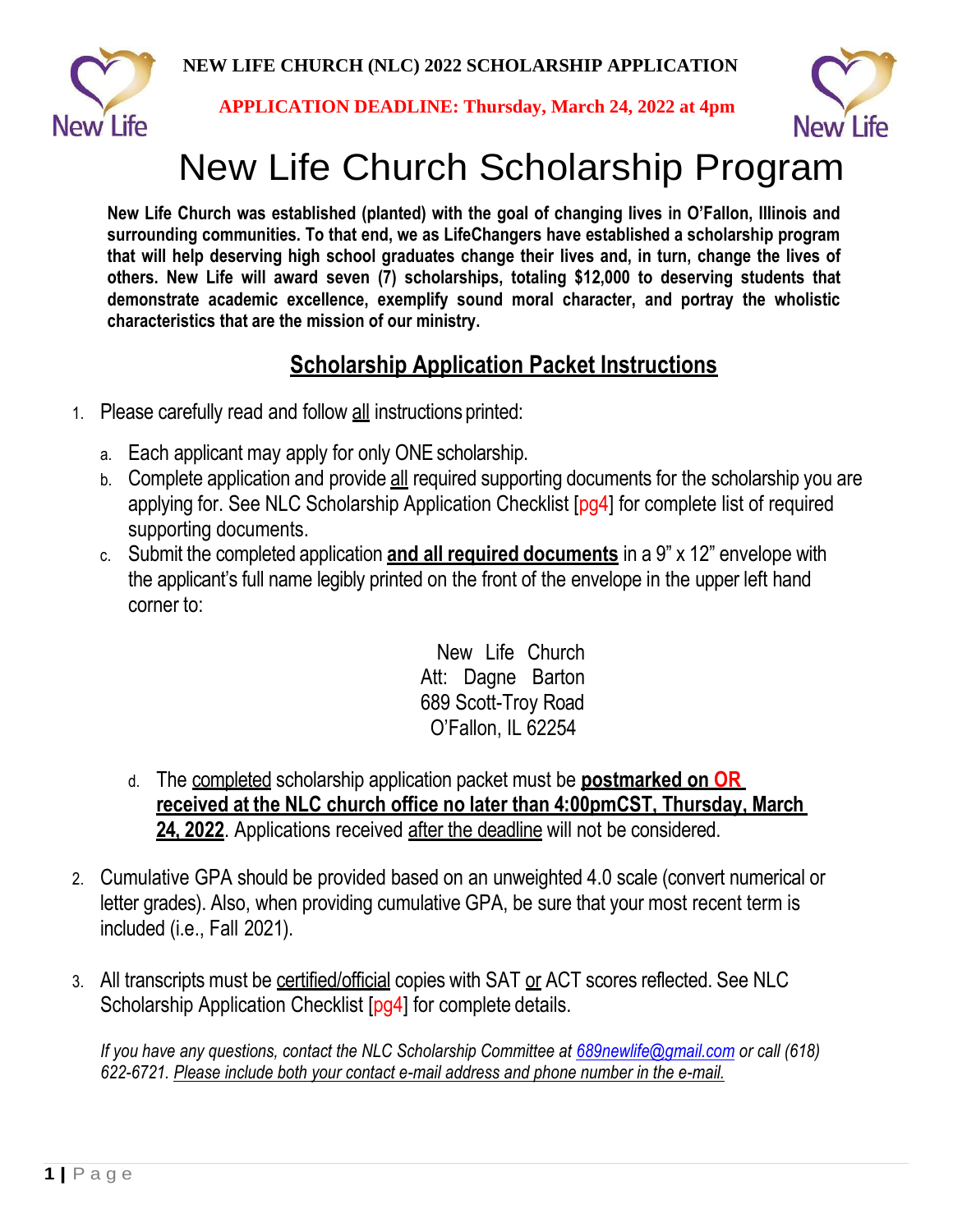## **The Bishop Geoffrey V. Dudley, Sr. Pastoral Scholarship of Excellence**

The Bishop Geoffrey V. Dudley, Sr. Pastoral Scholarship of Excellence is awarded to the high school graduate who exhibits excellence in academics, character, civic and church activities, and family. **Requirements for this Scholarship Only**

- **EXTERENGERY Minimum 3.5 GPA** (submit official academictranscript)
- **E** SAT or ACT score(s) (submit copy of official test scores)
- 450-500 word essay (see "Scholarship Essay" requirements on Page2-3)
- **E** Interview (will be considered after applicant has submitted and met all requirements)
- Maintain **3.0 or higher** cumulative GPA at the college/university level (for subsequentdisbursements)
- Two (2) letters of recommendation**signed**

#### **The Bishop Geoffrey V. Dudley, Sr. Pastoral Scholarship of Excellence Essay Topic**

The New Life Ministry is based on the principles of progressiveness, proclamation, preparation, prayer, praise, perspective, and prosperity. Describe how these principles have been or can be integrated into your spiritual walk as a Christian and effectively incorporated into a life of excellence, integrity, and civicmindedness. (450-500 words)

- **\*\*\*Requirements for Each of the Scholarships Below (Hope/Memorial Scholarships)**
- Minimum 2.5 GPA (submit official academic transcript)
- **E** SAT or ACT score(s) (submit copy of official test scores)
- 300-350 word essay (see topic with scholarship & other "Scholarship Essay" requirements on Page 3)
- Maintain 2.5 or higher cumulative GPA at college/university level (for subsequent disbursements)
- **EXTERN** Interview (will be considered after applicant has submitted and met all other requirements)
- Two (2) **signed** letters of recommendation
- Community involvement/service (indicated on Student Personal BIO or Statement)

## **The John H. McCants Hope Scholarship**

The John H. McCants Hope Scholarship is so named for Bro. John H. McCants, a charter member of NLC who was instrumental in the church's beginnings. It is a need-based scholarship established to offer hope where there is despair; open doors of opportunity that may be otherwise closed, and give a hand up, not a handout. The additional requirements for this scholarship is a financial need. See **Requirements below \*\*\* ADDITIONAL Requirements**

- ▪IN ADDITION TO THE REQUIRMENTS ON THE BOTTOM OF PAGE 3:
	- **•** Verification from your high school that states you are currently enrolled in 12<sup>th</sup> grade and meet any one of the indicators of economic need listed **1**) e*nrolled in the free or reduced-priced lunch program; 2) participates in a program for economically disadvantaged students; 3) resides in a foster home, is a ward of the state, is homeless OR family receives low-income public assistance.*

#### **The John H. McCants Hope Scholarship Essay Topic**

Hope is defined as wanting or wishing for something with a feeling of confident expectation. In your own words, describe what is meant by the expression "to hope against hope". Provide at least one example from your own experience or a situation with which you are familiar. (300-350 words)

## **The Minister Sheila Renee Swygert Memorial Scholarship**

The Minister Sheila Renee Swygert Memorial Scholarship is established in memory of the first LifeChanger to exchange time for eternity. This scholarship is awarded to the individual who has, through perseverance and persistence, overcome their circumstances despite the odds. **Requirements below \*\*\***

#### **The Minister Sheila Renee Swygert Memorial Scholarship Essay Topic**

Minister Swygert overcame adversity in her life through persistence and perseverance. Describe an instance in which you had to overcome adversity. Include the outcome and the effect it had on your life. (300-350 words)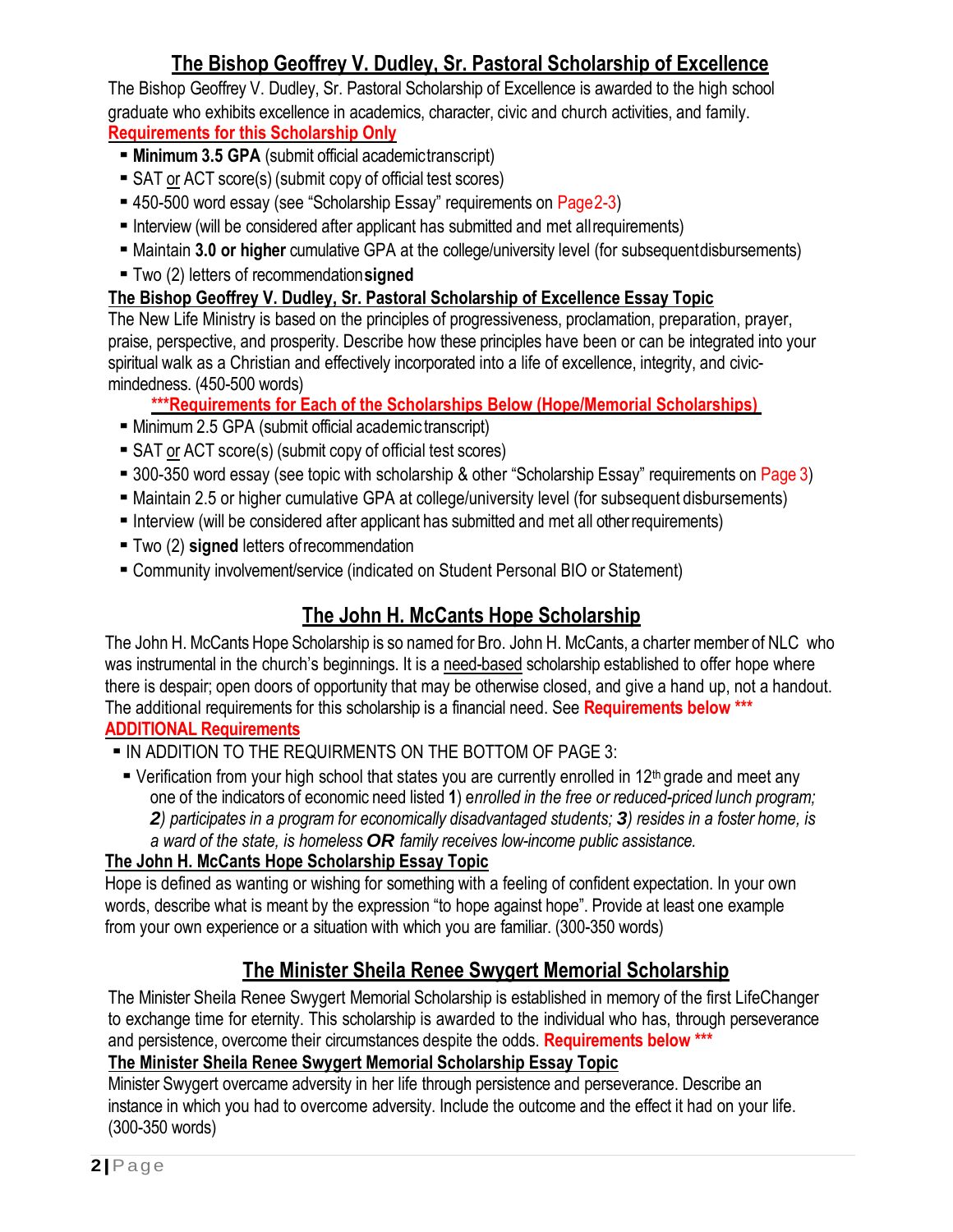## **The Bishop Leamon & Ida Dorothy Dudley Memorial Scholarship**

The Bishop Leamon & Ida Dorothy Dudley Memorial Scholarship is established in memory of the mother and father of our Bishop, Geoffrey V. Dudley, Sr. Mrs. Dudley was an avid reader and a great lover of music. Most importantly, this powerful woman of GOD exhibited the "Barnabas" spirit. Our His father Bishop Leamon Dudley was a leader among men. He was also an advocate for training and education.. **Requirements below \*\*\***

#### **The Bishop Leamon & Ida Dorothy Dudley Memorial Scholarship Essay Topic**

Describe in 300-350 words how your education will be instrumental in changing the lives of others in the future.

## **The Chyriell Drain Hill Memorial Scholarship**

The Chyriell Drain Hill Memorial Scholarship Fund, in partnership with New Life Church, will award to those individuals who exemplify the characteristics of wanting to be helpful, showing a tendency towards sociability, displaying warmth towards others and concerned with the welfare of all humankind. **Requirements below \*\*\***

#### **The Chyriell Drain Hill Memorial Scholarship Fund Essay Topic**

Describe one humanitarian act you have performed. Include the outcome and the impact it had on your life and the lives of others. (300-350 words)

## **The Allen Dorsey, Jr. Memorial Scholarship**

The Allen Dorsey, Jr. Memorial scholarship commemorates the life and legacy of Life Changer Bro. Allen Dorsey, Jr. Coach Allen, as he was professionally and affectionately known, adopted "As U Think" as his personal motto. Allen was a businessman and entrepreneur who believed that success is inevitable when your thoughts become action as you are led by the Holy Spirit. This scholarship is reserved for *African Americans* who plan to pursue a career in business or become an entrepreneur. Minimum 3.0 GPA.

#### **Requirements below \*\*\***

#### **The Allen Dorsey, Jr. Memorial Scholarship Essay Topic**

Provide an example of how you plan to take one of your ideas and make it a reality. Describe how this will benefit others. (300-350 words)

## **The New Life Church LifeChanger Scholarships**

The LifeChanger Scholarship is established based on the mission of New Life Church – "To Change Lives in Our Lifetime". This scholarship is awarded to those individuals who exemplify the characteristics of servantleader, and role model impacting the lives of others. This scholarship is reserved for members of New Life and their families. **Requirements below \*\*\***

#### **The LifeChanger Scholarship Essay Topic**

Describe how you would exemplify the characteristics of a servant-leader and adopting the attitude of not myself, but others. Give specific examples of how you have impacted the lives of others. (300-350 words)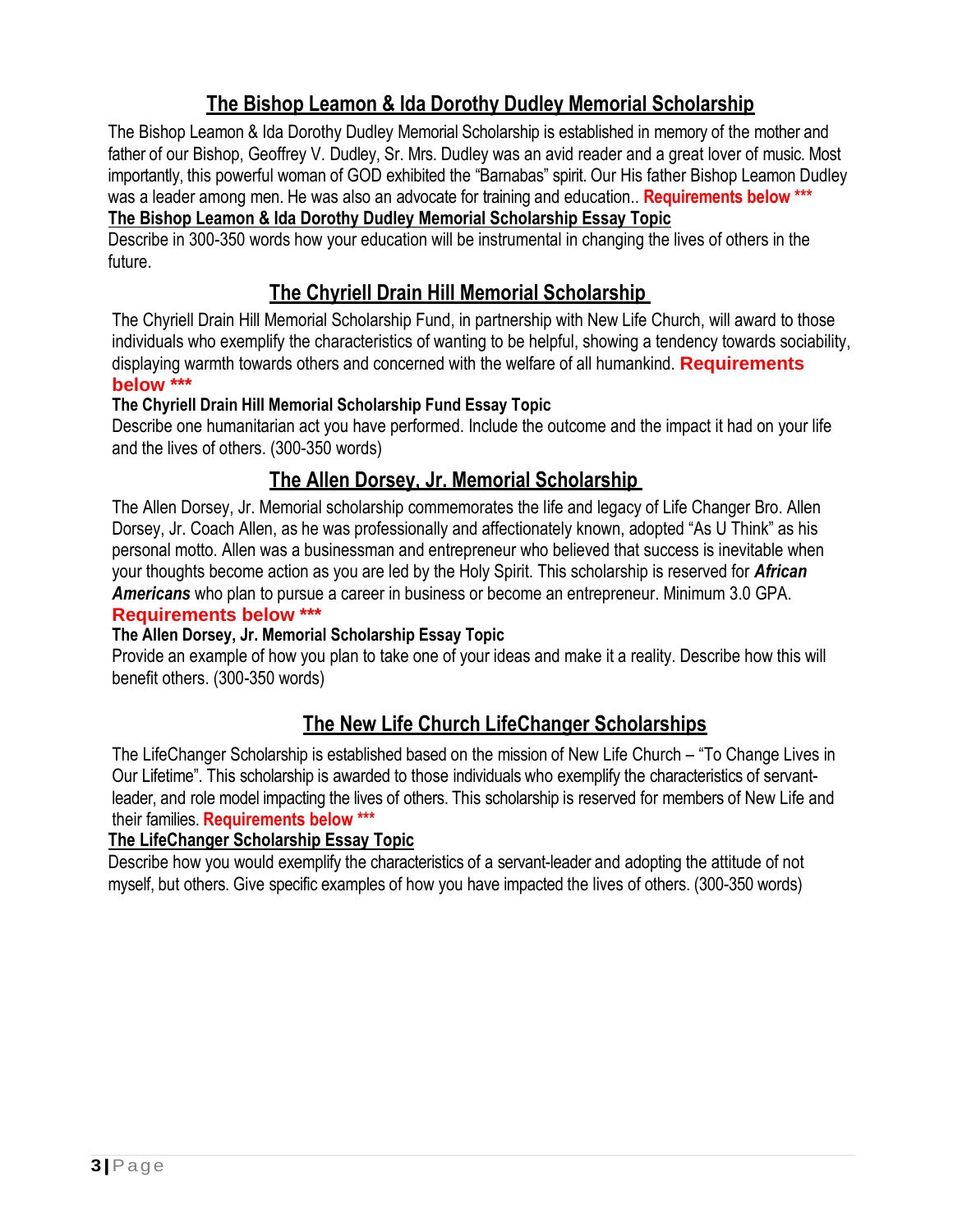## **NLC Scholarship Packet Checklist**

*The following checklist will help you to ensure your application packet is complete before submission. This checklist must be included in the application packet when submitted.*

| $\Box$ Complete Application Form |  |
|----------------------------------|--|

- o NLC Scholarship Application Checklist[p.4]
- o Personal Data [p.5]
- o High School Data [p.5]
- $\circ$  Signature Page [p. 6]

 $\Box$  Personal Biography OR Personal Statement - typed and should include the following:

- o Community Involvement / Volunteer Service
- o Extracurricular Activities
- o Career Goals andObjectives

 $\Box$  Scholarship Essay Requirements

The essay scholarship requirements are:

- o Essay should have complete sentences, correct grammar and punctuation, and sufficiently discuss the scholarship topic. The essay topic is listed on the scholarship detail page.
- $\circ$  Essay should be the appropriate length (# of words).
- o Essay should be typed or computer-generated using a **12-pt. font and double-spaced**. Place word count in the footer of the WORD document. **My essay word count is:**
- o E-mail attached WORD document of the essay to 689newlife@gmail.com. Date Essay e-mailed:  $|$  NLC Office received:

□ Official High School Academic Transcript

- o All transcripts must be certified/official copies with SAT or ACT scores reflected and can be:
	- Forwarded by the school on behalf of the applicant, directly to the church office
	- Submitted in a sealed envelope, stamped with school seal within the applicant's packet. **PLEASE NOTE:** The applicant's school is NOT responsible for submitting the applicant's NLC scholarship packet.
	- **Transcript requests, that involve a 3<sup>rd</sup> party vendor, are still the applicant's** responsibility to ensure the transcripts are **postmarked on OR received at theNLC church office no later than 4:00pmCST, Thursday, March 24, 2022 for application packet to be considered complete.**

o Minimum GPA requirement met for

Name of Scholarship

□Two (2) **signed** Letters of Recommendation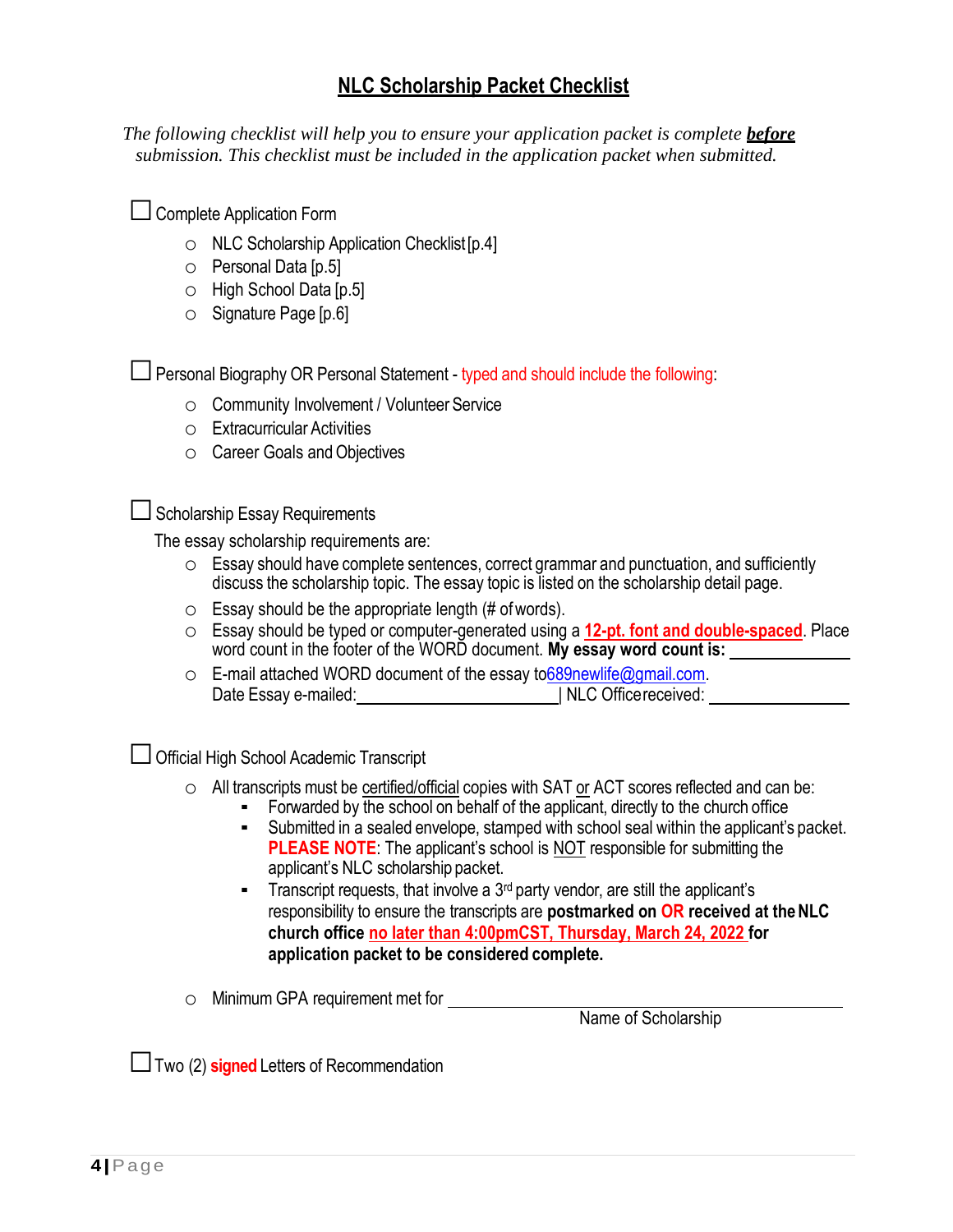# **New Life Church 2022 Scholarship Application Personal Data**

|                                                |                                                                                                                                                                                                                                      | Sex: Female ___ Male                                                                               |                 |
|------------------------------------------------|--------------------------------------------------------------------------------------------------------------------------------------------------------------------------------------------------------------------------------------|----------------------------------------------------------------------------------------------------|-----------------|
|                                                |                                                                                                                                                                                                                                      |                                                                                                    |                 |
|                                                |                                                                                                                                                                                                                                      |                                                                                                    |                 |
|                                                |                                                                                                                                                                                                                                      |                                                                                                    |                 |
|                                                |                                                                                                                                                                                                                                      |                                                                                                    |                 |
|                                                |                                                                                                                                                                                                                                      |                                                                                                    |                 |
|                                                |                                                                                                                                                                                                                                      | Facebook:__________________________________  lnstagram name: ____________________                  |                 |
|                                                | <b>High School Data</b>                                                                                                                                                                                                              |                                                                                                    |                 |
|                                                |                                                                                                                                                                                                                                      |                                                                                                    |                 |
|                                                |                                                                                                                                                                                                                                      |                                                                                                    |                 |
|                                                | Principal's Name <b>And Account Contract Contract Contract Contract Contract Contract Contract Contract Contract Contract Contract Contract Contract Contract Contract Contract Contract Contract Contract Contract Contract Con</b> |                                                                                                    |                 |
|                                                | Counselor's Name Lawrence and Counselor's Name                                                                                                                                                                                       |                                                                                                    |                 |
|                                                |                                                                                                                                                                                                                                      | Composite ACT Score____________SAT Score___________Cum GPA (4.0 scale):__________<br>(un-weighted) | (weighted)      |
|                                                | Institution you have chosen to attend                                                                                                                                                                                                |                                                                                                    |                 |
| <b>College/University Name</b>                 |                                                                                                                                                                                                                                      |                                                                                                    |                 |
| <b>College/University Address</b>              |                                                                                                                                                                                                                                      | <b>City/State</b>                                                                                  | <b>Zip Code</b> |
| Have you been accepted? (Circle one: YES / NO) |                                                                                                                                                                                                                                      |                                                                                                    |                 |